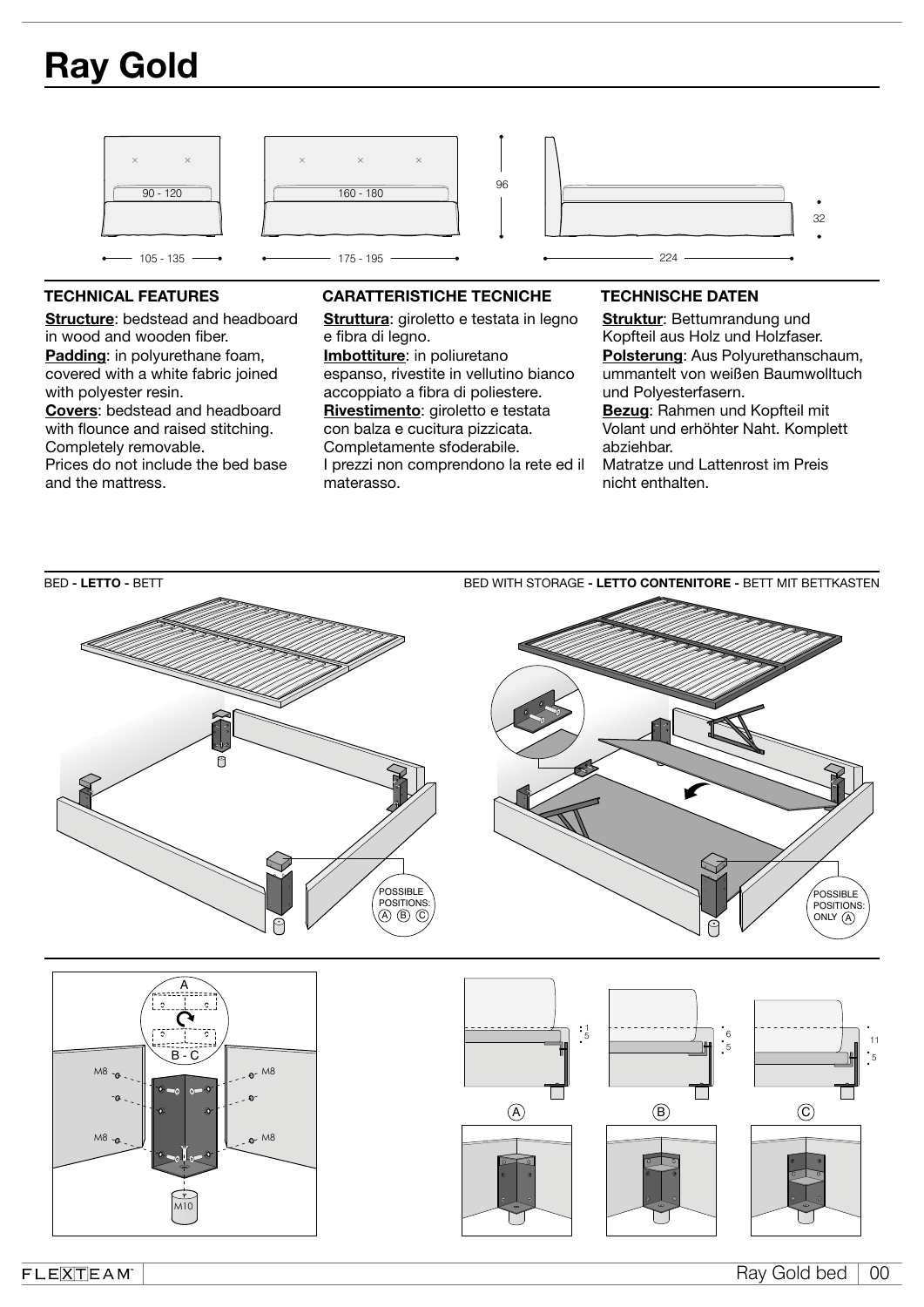## Bed for slat cm 90x200



Bed for slat cm 120x200